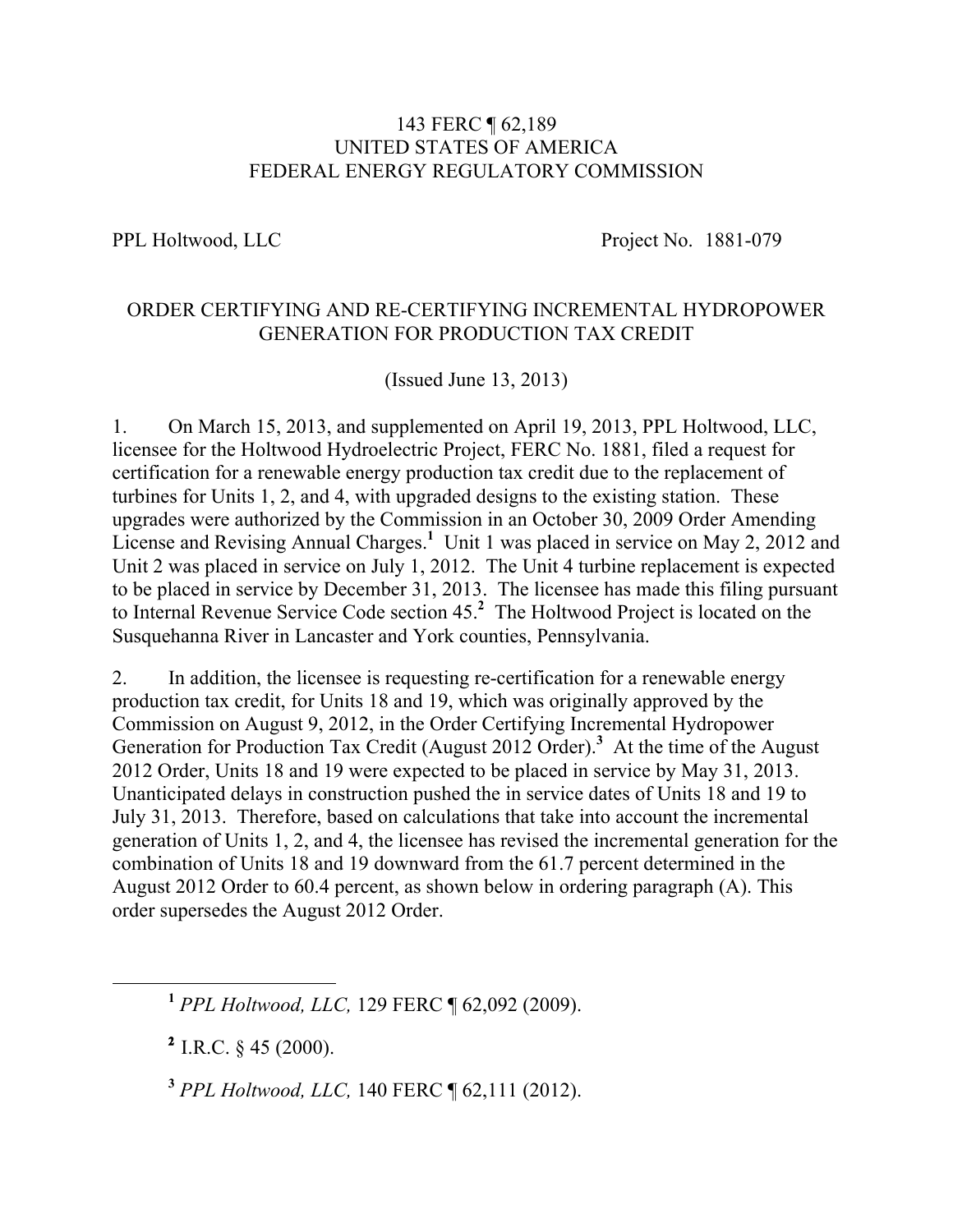3. Section 1301(c) of the Energy Policy Act of 2005 (EPAct) **<sup>4</sup>** amended section 45 to apply the tax credit to incremental production gains from efficiency improvements or capacity additions to existing hydroelectric facilities placed in service after August 8, 2005, and before January 1, 2014.**<sup>5</sup>** Under EPAct section 1301(c), the Commission is required to certify the "historic average annual hydropower production" and the "percentage of average annual hydropower production at the facility attributable to the efficiency improvements or additions of capacity" placed in service during that time period. Based on the above, we are issuing this certification order.

## The Director orders:

(A) Based on our review of the information provided by the licensee, we certify the following:

| Type of Improvement                                        | Additional<br>Capacity Due to<br><b>Installing New</b><br>Turbine<br>Generating Unit | Additional<br>Capacity<br>Due to<br>Installing<br>New Turbine<br>Generating<br>Unit 2 | Additional<br>Capacity Due<br>to Installing<br><b>Two New</b><br>Turbine<br>Generating<br>Units 18 & 19 | Additional<br>Capacity Due<br>to Installing<br>New Turbine<br>Generating<br>Unit 4 |
|------------------------------------------------------------|--------------------------------------------------------------------------------------|---------------------------------------------------------------------------------------|---------------------------------------------------------------------------------------------------------|------------------------------------------------------------------------------------|
| Date of Operation                                          | May 2, 2012                                                                          | July 1, 2012                                                                          | July 31, 2013                                                                                           | December 31,<br>2013                                                               |
| <b>Historical Generation</b><br>Baseline (kWh)             | 613,244,000                                                                          | 614,996,000                                                                           | 626,607,000                                                                                             | 1,005,097,000                                                                      |
| Generation with<br>Improvements (kWh)                      | 614,996,000                                                                          | 626,607,000                                                                           | 1,005,097,000                                                                                           | 1,013,748,000                                                                      |
| <b>Incremental Generation</b><br>(kWh)                     | 1,752,000                                                                            | 11,611,000                                                                            | 378,490,000                                                                                             | 8,651,000                                                                          |
| Percentage of<br>Generation Due to<br>Improvements $(\% )$ | 0.29                                                                                 | 1.89                                                                                  | 60.4                                                                                                    | 0.86                                                                               |

 **<sup>4</sup>** Pub. L. No. 109-58 § 1301, 119 Stat. 594, (2005), Pub. L. No. 109-432 Title II §201, 120 Stat. 2922, (2006), and Pub. L. No. 110-343, Div. B, Title I, (2008), and Pub. L. No. 111-5, Div B, Title I, §1101, (2009).

**<sup>5</sup>** Section 407 (a)(3)(E) of H.R.8 "American Taxpayer Relief Act of 2012", amended IRC § 45 (d), paragraph (9), such that an efficiency improvement or addition to capacity shall be treated as placed in service before January 1, 2014, if the construction of such improvement or addition begins before such date.